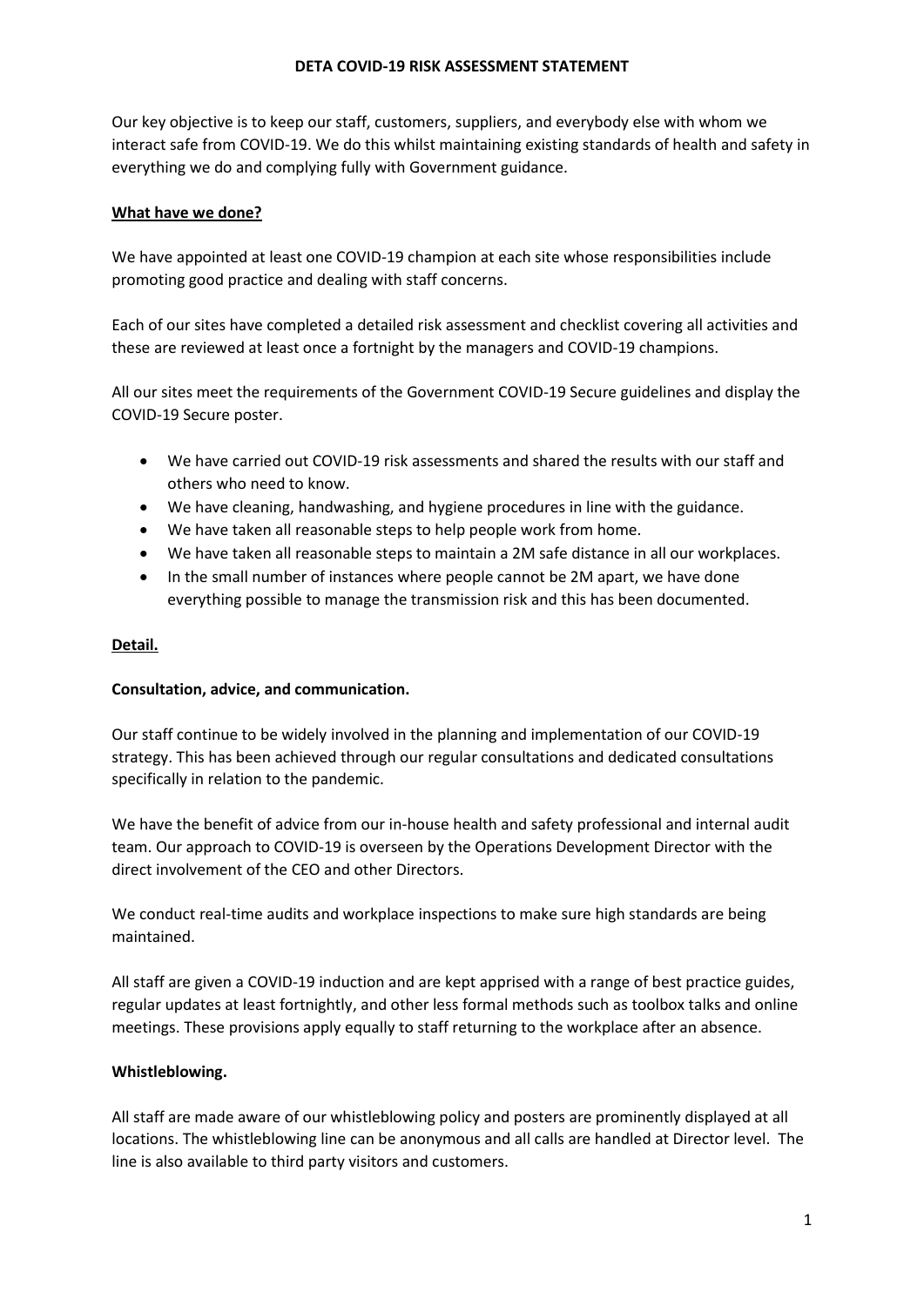#### **DETA COVID-19 RISK ASSESSMENT STATEMENT**

### **Protecting sick and vulnerable people.**

Robust policies are applied to make sure staff do not travel to work if they have symptoms and visitors are reminded on arrival via posters. These policies also cover staff falling sick whilst at work.

All staff and visitors are required to take their temperature on arrival and will go home immediately if it exceeds 38°C.

Vulnerable people are protected in line with Government guidance.

# **Getting to work.**

Staff have been made aware of the Government guidance on travelling safely and we make every effort to accommodate individuals' requirements. We have reviewed car parking arrangements to ensure safe distancing and where there is demand we have facilitated bike storage and additional parking spaces.

# **Hygiene.**

We have significantly increased our cleaning regimes covering all areas, vehicles, and equipment. Staff are actively required and encouraged to maintain high standards of hygiene.

- Cleaning materials are provided at key locations including entry and exit points and frequent touch points.
- Frequent touch points and equipment are regularly cleaned at least twice per shift and more often if equipment is shared.
- Windows and internal doors are left open where possible, although we are careful not to compromise fire safety and fire doors are kept shut or held open by door retainers.
- Disposable gloves are provided for some activities.

# **Social distancing.**

All sites demonstrate and give confidence to the workforce that social distancing is consistently achieved without compromising other H&S requirements.

Two metres social distancing is practiced at all times, except for the unloading of large shipping containers because it is safer to unload in pairs. Staff involved in this operation work in the same pairs to avoid cross-contamination between teams. The teams avoid face-to-face working and maintain high standards of hygiene throughout.

We have introduced one-way systems in offices, warehouses, yards, and other areas wherever practical.

Workstations and work procedures have been adjusted to reduce interaction and protect people.